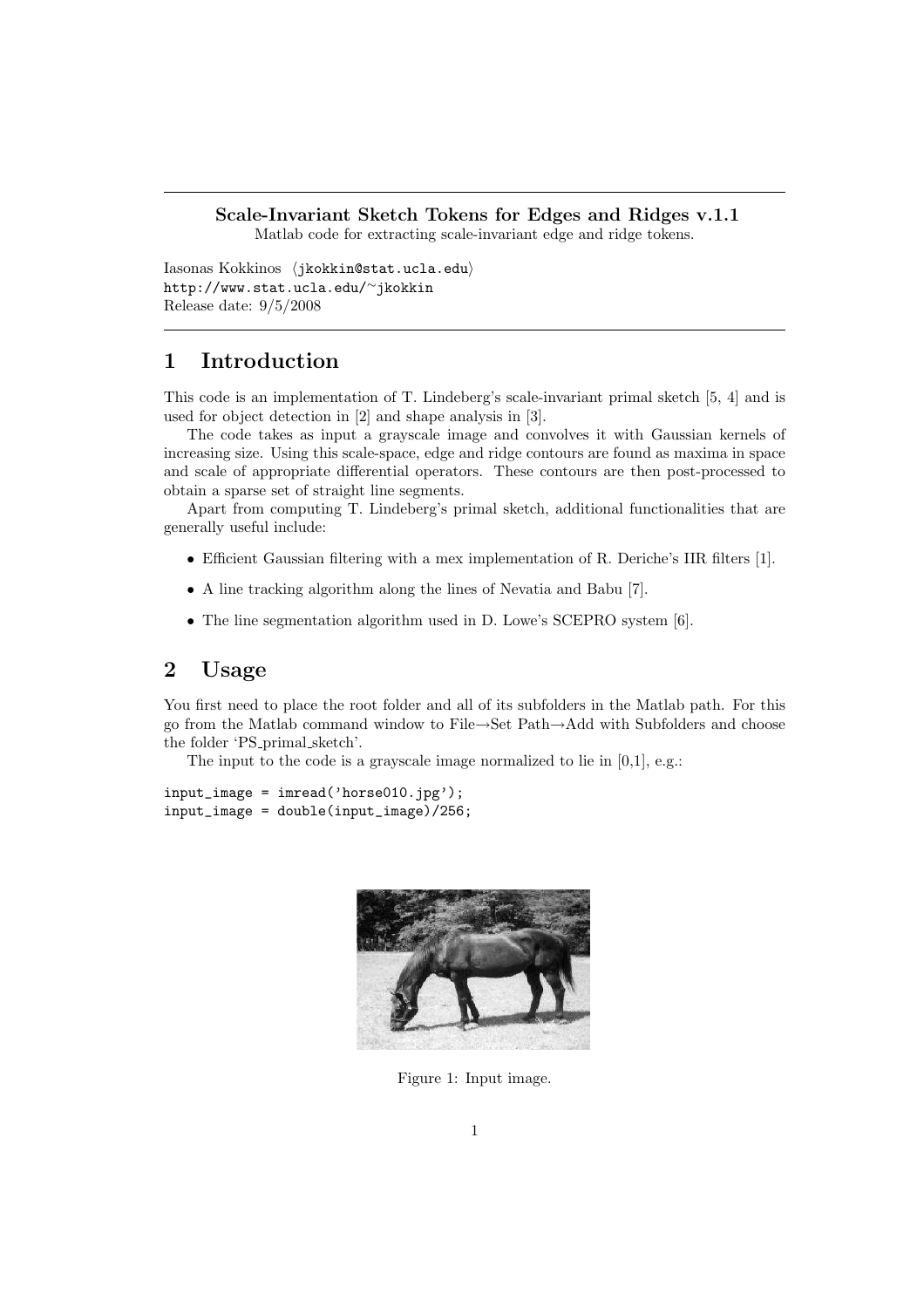

Figure 2: Scale-invariant primal sketch contours and tokens. For ridges, the length and orientation of the orange lines indicate the feature size and symmetry axis respectively. The ellipse width indicates ridge scale. Edges are found at fine scales so we illustrate them as line segments, instead of ellipses. Finally, blobs are depicted as circles, where the length and orientation of the lines amount to the scale and symmetry axis of the token.

The gateway routine PS00<sub>--</sub>primal sketch can then be called as:

[ridges,edges,blobs,contours] = PS00\_\_\_primal\_sketch(input\_image);

This gives (a) the ridge, edge and blob tokens and (b) the contours formed by the ridge/edge maxima points. We can access all the information related to the token coordinates and attributes (scale, orientation, point set); e.g. typing 'ridges' on the Matlab prompt gives:

```
ridges =
```

```
lines: {1x98 cell}
 merit_geom: [1x98 double]
orientations: [1x98 double]
      ratios: [1x98 double]
      scales: [1x98 double]
         c_m: [1x98 double]
         c_n: [1x98 double]
        ener: [1x98 double]
```
The ridge structure thus contains information related to:

- Location  $({\rm 'c.m.c.n'}$  fields)
- Orientation, length and elongation ('orientations','scales','ratios' fields)
- Average energy ('energy' field)
- Raw sketch information ('lines' field)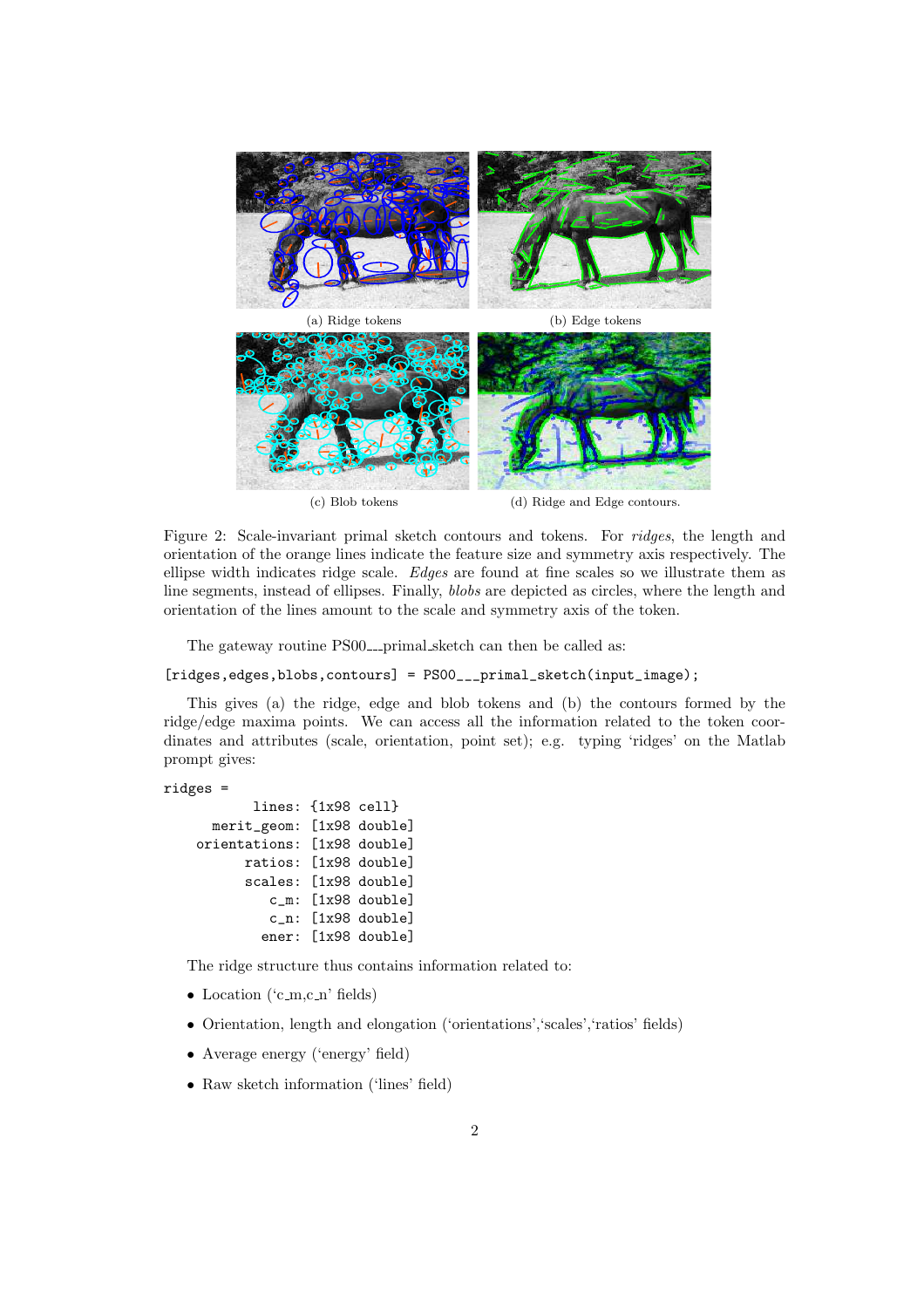To visualize the results, you can use the following commands:

```
% display ridge lines as ellipses. Width is proportional to scale.
show_ridges_on_image(input_image,ridges);
% display edges lines as strokes.
show_edges_on_image(input_image,edges);
% display blobs as circles.
show_ellipses_on_image(input_image,blobs);
```

```
% form contour strength images
contour\_ridge = PSzz\_unzip\_contour(contours{1});
contour\_edge = PSzz\_unzip\_contour(contours{2});
% and superimpose them on the input_image
colored_sketch = colored_contours(input_image,contour_ridge,contour_edge);
imshow(colored_sketch);
```
### 2.1 Demonstration Programs

Three demos are included to show the code's functionality at three different levels.

- demo1.m shows how to call the code if one is only interested in applying it as a preprocessing step for object detection.
- demo2.m shows how one can tune the code's internal workings by modifying its parameters. The parameters are defined in PS0z1<sub>-settings sketch</sub>, PS0z1<sub>-settings tokens.</sub> You can override these settings as shown in demo2.m.
- demo3.m shows how to manipulate and visualize the intermediate steps used for primal sketch computation. It shows:
	- The evolution of the normalized feature strength as a function of scale.
	- The contours of joint maxima in scale and space.
	- The connected components of these contours.
	- The curve segments obtained by Lowe's algorithm and the corresponding line strokes.
	- A set of markers obtained from ridge tokens.

#### 2.2 Accessing Intermediate results

The 'raw data' related to each token can be accessed by using the command

 $[crd_x, crd_y, energy, width] = PSzz\_token\_points(edges, k);$ 

which gives the locations and energy/width information for the points composing the  $k$ -th edge (or ridge) token.

Further,  $PS00$ --primal sketch can return the connected components of the ridge/edge maxima contours. These again can be accessed with the command

 $[crd_x, crd_y]$  = PSzz\_token\_raw\_information(component, k\_ind);

where k ind is again the index into the component we want.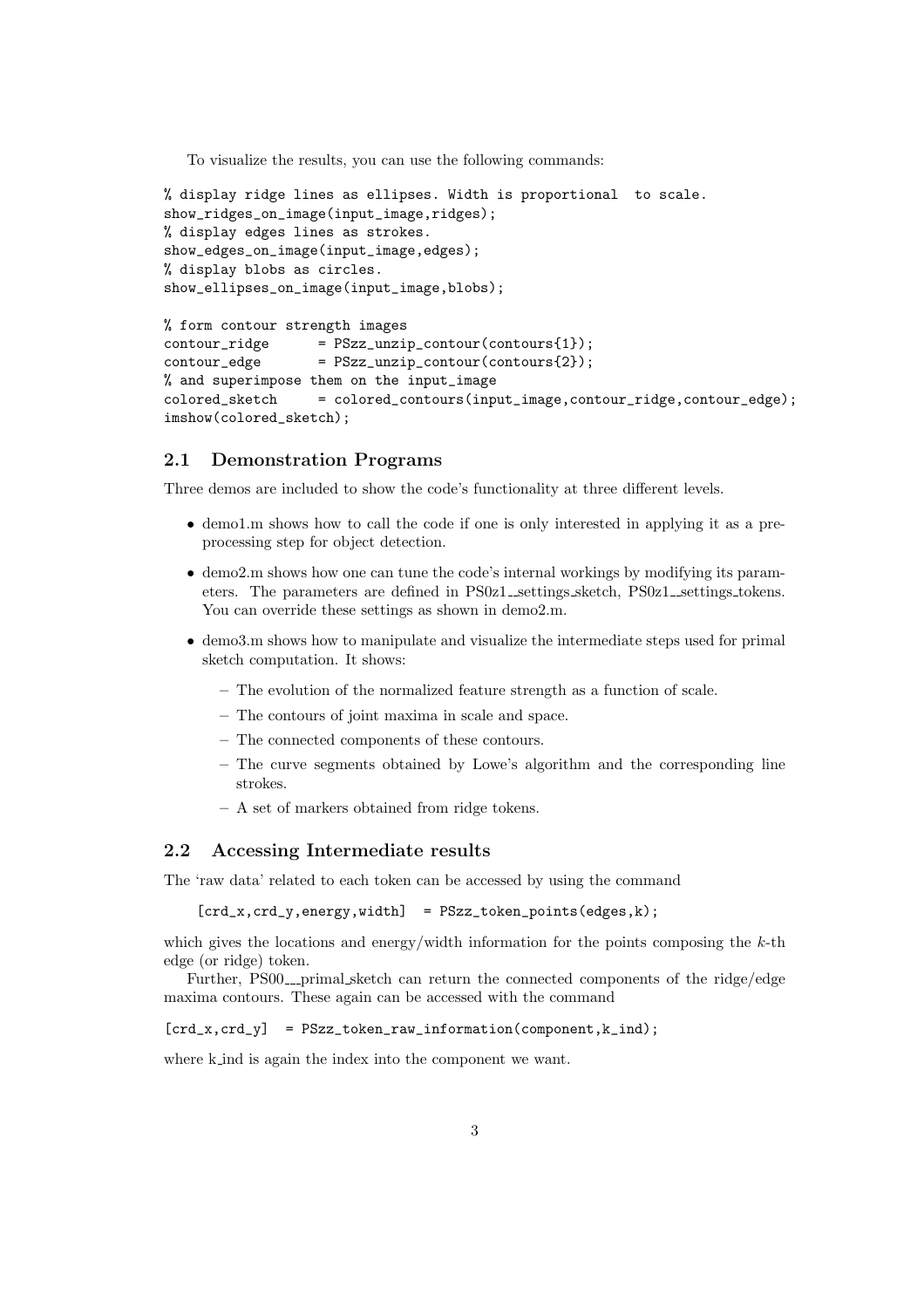# 3 Code Internals

### 3.1 Documentation

You can see the function call hierarchy on /doc/primal\_sketch/graph.html and browse through the code starting from /doc/menu.html. This documentation was generated using G. Flandin's m2html package, distributed from the Mathworks site.

## 3.2 Conventions

There are several conventions I use, which help control the coding and debugging processes; knowing these will help understand and utilize the code.

#### 3.2.1 Filename Format

The first few letters of the filenames reflect the order in which the files are called <sup>1</sup>. This helps organize the files and keep track of who calls whom during debugging. For this you need to:

- Open a Matlab editor and an explorer window at the root directory, and drag all the files from the explorer into the Matlab editor.
- Put the file-tab bar on one horizontal column: go on bar →right click→bar position→left/right.
- Sort the files by name: go on the bar→right click→alphabetize.

This helps rapidly find the file you need.

#### 3.2.2 Structure manipulation

I extensively use my expand structure and compress structure routines within the code. These are used primarily to unclutter the code, particularly when many related variables are used. As a working example, consider the variables:

im\_sc, d\_x, d\_y, d\_xx, d\_yy, d\_xy

in  $PS1z2 \text{__get\_gaussian\_jet}$ . They are bundled in a single structure as follows:

```
fields_wt = {'im_sc','d_x','d_y','d_xx','d_xy','d_yy'};
compress_structure;
gauss_jet = structure;
```
which is equivalent to the code:

```
gauss_jet.im_sc = im_sc;
gauss_jet.d_x = d_x;gauss_jet.d_y = d_y;...
```
Note that the 'fields wt' and 'structure' variable names should always be used in conjunction with the 'compress structure' script.

In the same way, in PS1z3<sub>-get</sub> feature strength the code:

<sup>&</sup>lt;sup>1</sup>The PSL<sup>\*</sup> files were written as a separate module and therefore do not strictly follow this convention.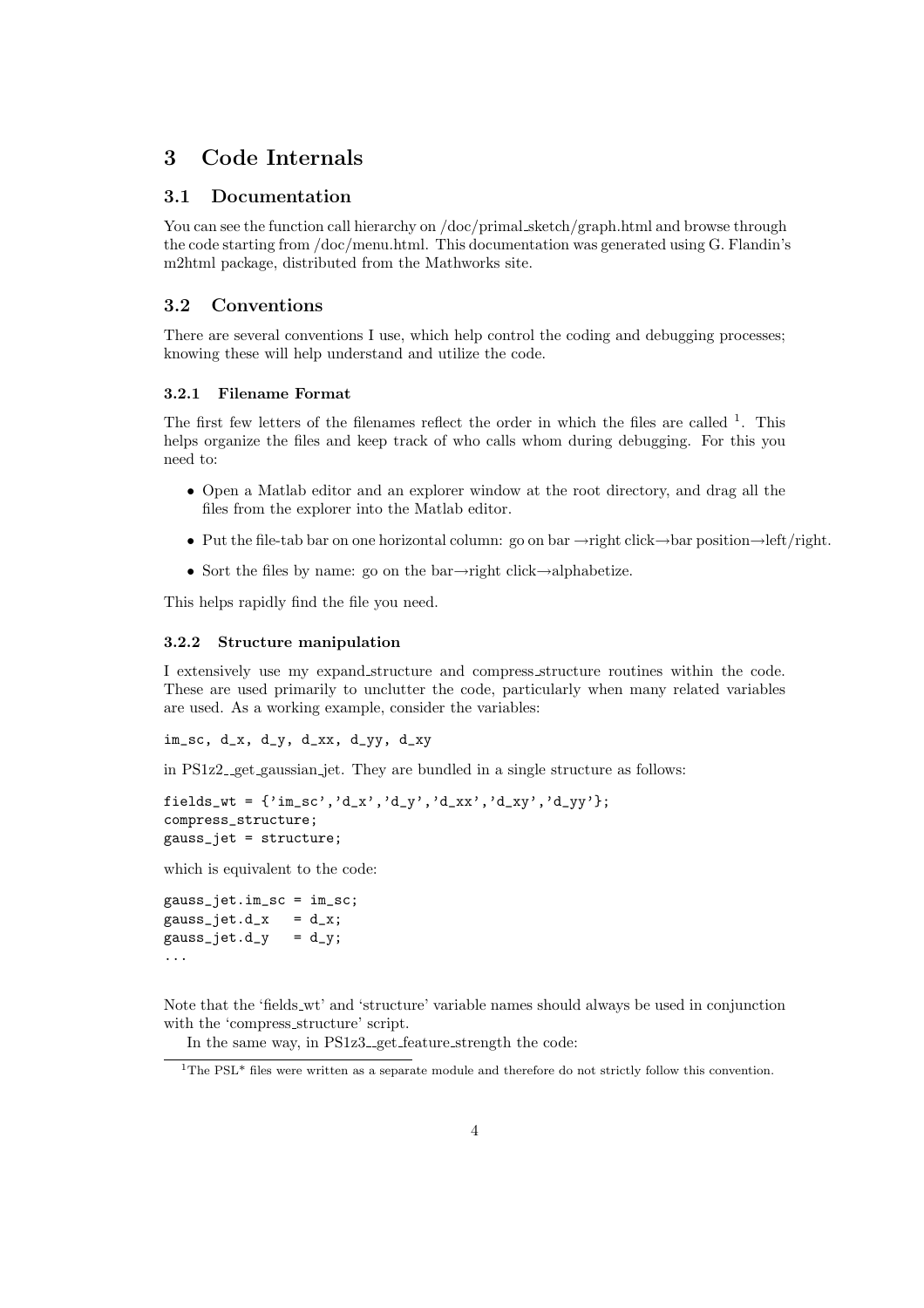structure = gauss\_jet; expand\_structure;

does the same thing with

```
im_sc = gauss_jet.im_sc;
d_x = gauss_jet.d_x;
d_y = gauss_jet.d_y;
..
```
# 4 Change log

### 4.1 v1.1

- Fixed a bug in the detection of maxima along orientations; this results in fewer false positives for ridges.
- Added a wrapper for other people's boundary detectors. I have found the Berkeley group's edge detector to be more robust to clutter, so here is how you can use it:

```
edge_map = pbBGTG(input_image); %% use the berkeley detector
thresh_energy = .1; %% set threshold for rejecting edge tokens
[maxima, edges, edge_skeletons] = ...
PSzz___turn_edgemap_to_tokens(edge_map,thresh_energy); %% turn into tokens
```
'maxima', 'edges', and 'edge skeletons' are the same data-structures as the ones returned by the original primal sketch code.

## 4.2 Dependencies

The code has the following dependencies on mex files:

- The mex file iir gauss.cpp located in the 'filtering' folder. Binaries are provided for Windows XP. Type mex iir gauss.cpp on the Matlab prompt to compile on different OS'. Compilation works for both the Visual Studio and the Matlab built-in compiler.
- The mex implementation of k-d trees by Guy Schecter distributed on the Mathworks site. Contains binaries for Windows, Mac OS X, and Redhat Linux as well as source code.

## 5 Todo List

Some extensions/improvements that should eventually be implemented include:

- Finding the intersection of the 2D surfaces defining the edge/ridge locations [4] using a more accurate algorithm, e.g. marching lines.
- Handling triple points when finding continuous edge/ridge contours.
- Dealing with large gaps in the edge/ridge maps.
- Introducing a multi-resolution scheme to improve time efficiency.
- Introducing corners/junctions.
- $\bullet$  ...